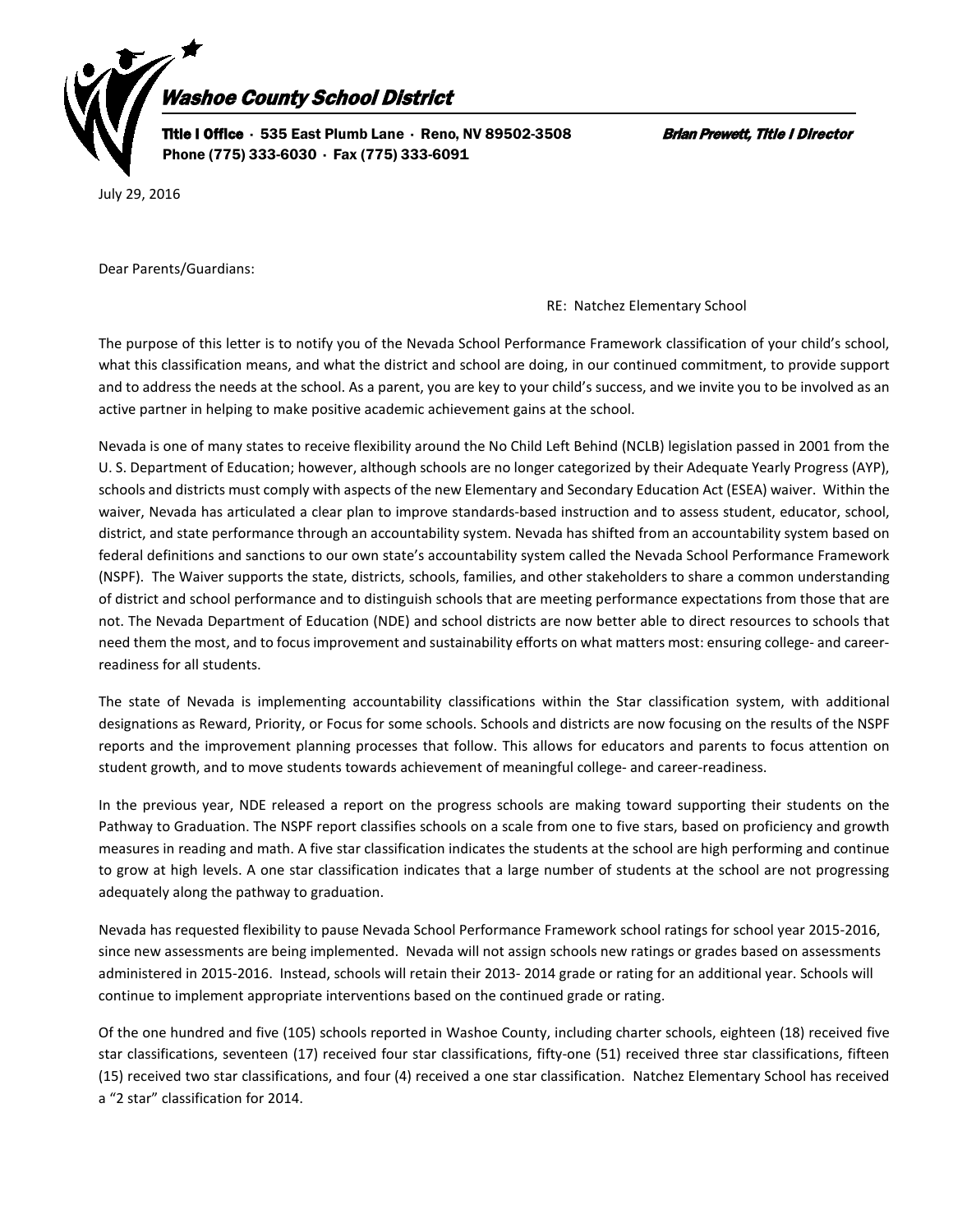A 2-Star School is a school that has room for improvement in whole school proficiency and growth. The required engagement of district leadership will support the school in improvement planning and implementation of specified and effective practices.

To provide on-going support and address needs:

|   | The District will provide technical assistance in | ✓            | The school will use scientifically research based |
|---|---------------------------------------------------|--------------|---------------------------------------------------|
|   | analyzing data and guiding the school             |              | programs to improve student achievement in        |
|   | performance planning process and                  |              | reading, writing, and mathematics                 |
|   | implementation                                    | $\checkmark$ | The school will continue to implement Positive    |
| ✓ | Achievement data will be shared with parents      |              | <b>Behavioral Intervention Supports</b>           |
|   | The District will provide resources to support    | $\checkmark$ | Supplemental instructional materials will be      |
|   | Intervention for students                         |              | purchased to support student learning             |
| ✓ | The District will continue to support schools in  | $\checkmark$ | Extended Learning Time will be offered before     |
|   | implementing the Nevada Academic Content          |              | or after school and/or during intersessions       |
|   | Standards (NVAC)                                  | $\checkmark$ | Teacher, principal and staff will receive         |
| ✓ | All schools with a 1 or 2 Star rating, and some 3 |              | additional professional development to            |
|   | Star schools, will use information and data       |              | support and enhance student learning              |
|   | from the Nevada Comprehensive Curriculum          | $\checkmark$ | Parent classes/nights will be offered by the      |
|   | Audit Tool for Schools (NCCAT-S) to guide         |              | school or through Parent University               |
|   | school performance planning                       | $\checkmark$ | The school will receive School Performance        |
|   | The school will visit model sites                 |              | Support to implement differentiated needs         |
|   |                                                   |              |                                                   |

The WCSD is firmly committed to achieving the goal of the District's strategic plan, *Envision WCSD 2020: Investing in Our Future***: Every Child, by Name and Face to Graduation**, and we recognize that the District and its schools must continually improve. Our schools are filled with truly outstanding teachers, principals and support staff, who regularly update their skills and participate in training to help them meet the needs of all students.

We urge you to examine the results from Natchez Elementary School contained in the school's accountability report which is available at both the State and District websites. We encourage you to be involved in the parent organization, maintain open lines of communication with your child's teacher, and participate in school events, such as School Performance Plan meetings and volunteering. Also, please review the attached documents, "A Parents' Right to Know," regarding teacher qualification requirements under NCLB. For more information on the initiatives taking place at your child's school and comparisons to other schools, please visit the Nevada Department of Education website at [www.nevadareportcard.com](http://www.nevadareportcard.com/) or the WCSD website at [www.washoeschools.net.](http://www.washoeschools.net/)

If you have any questions, please contact your child's school or the Title I office at 333-6030.

Respectfully,

Brian Prewett Title I Director

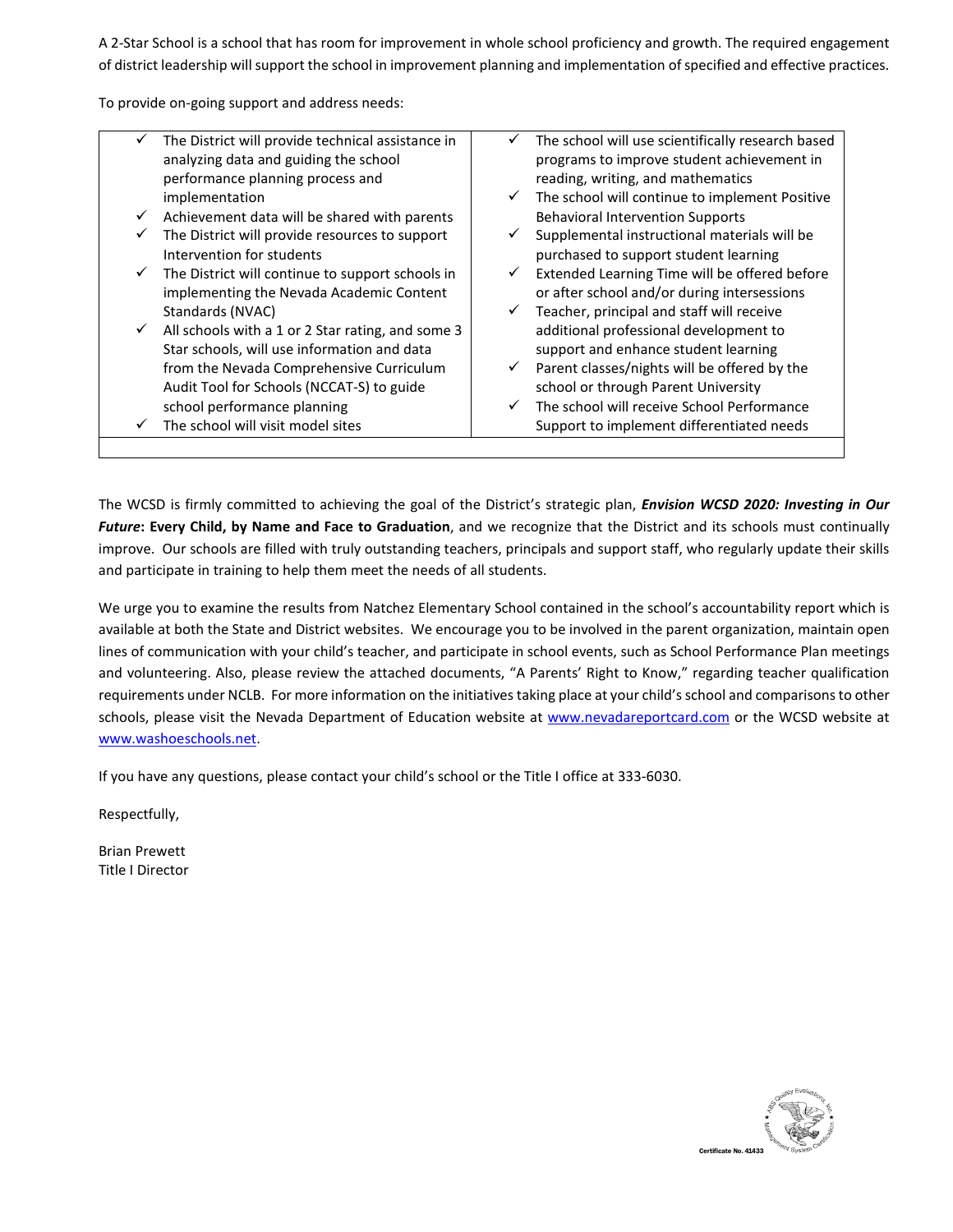

29 de julio del 2016

Estimados padres o guardianes:

## RE: Natchez Elementary School

El propósito de esta carta es para notificarles sobre la clasificación del Marco de Desempeño de la Escuela de su hijo, lo qué significa esta clasificación, y lo que el distrito y la escuela están haciendo, sobre nuestro compromiso continuo para proporcionar apoyo y para hacer frente a las necesidades en la escuela. Como padre, usted es la clave para el éxito de sus hijos, y les invitamos a participar como socio activo para ayudar a que hayan ganancias de rendimiento académico positivos en la escuela.

Nevada es uno de muchos estados para recibir flexibilidad en la ley *No Child Left Behind* (NCLB)- que ningún niño quede atrás, la legislación aprobada en el 2001 por el Departamento de Educación de EE.UU., sin embargo, aunque las escuelas ya no se clasifican por su Progreso Anual Adecuado (AYP), las escuelas y distritos deben cumplir con los aspectos de exención de la nueva Ley de la Educación Primaria y Secundaria (ESEA). Nevada a articulado un plan claro para mejorar la instrucción basada en estándares y evaluar el estudiante, educador, escuela y distrito y el desempeño del estado a través de un sistema de rendimiento de cuentas. Nevada ha pasado de un sistema de rendición de cuentas sobre la base de las definiciones federales y sanciones del sistema de responsabilidad de nuestro propio estado llamado Marco de Desempeño Nevada (NSPF). La exención ayuda a los estados, los distritos, las escuelas, las familias y otras partes interesadas para compartir un entendimiento común del distrito y de la escuela y para distinguir las escuelas que están cumpliendo con las expectativas de rendimiento de aquellas que no están cumpliendo. El Departamento de Educación de Nevada (NDE) y los distritos escolares son ahora más capaces de dirigir los recursos a las escuelas que más los necesitan, y para centrar los esfuerzos de mejora y sostenibilidad en lo más importante: garantizar la universidad y preparación para una carrera para todos los estudiantes.

El estado de Nevada está implementando clasificaciones de responsabilidad con el sistema de clasificación por número de estrellas, con designaciones adicionales como recompensa, prioridad, y enfoque para algunas escuelas. Las escuelas y los distritos se centran ahora en los resultados de los informes NSPF y los procesos de planificación de mejora que siguen. Esto permite a los educadores y padres de familia para centrar la atención en el crecimiento de los estudiantes, y para llevar a los estudiantes hacia los logros significativos listos para la universidad y para carreras.

En el año anterior, la NDE publicó un informe sobre los avances de las escuelas para apoyar a sus estudiantes en el camino hacia la graduación. El informe NSPF clasifica las escuelas en una escala de una a cinco estrellas, basado en la competencia y medidas de crecimiento en lectura y matemáticas. Una clasificación de cinco estrellas indica que los estudiantes de la escuela son de alto rendimiento y continúan creciendo a niveles altos. La clasificación de una Estrella indica que un gran número de estudiantes de la escuela no están progresando adecuadamente a lo largo del camino hacia la graduación.

Nevada ha solicitado la flexibilidad para hacer una pausa en el Marco de Desempeño de la Escuela de Nevada para el año escolar 2015-2016, ya que nuevas evaluaciones están siendo implementadas durante ese año. Nevada no asignará a las escuelas nuevas calificaciones o grados basados en evaluaciones administradas en el 2015-2016. En cambio, las escuelas mantendrán su grado o calificación del 2013- 2014 durante un año más. Las escuelas continuarán implementando intervenciones adecuadas basadas en la calificación continua.

De las ciento cinco (105) escuelas reportadas en el Condado de Washoe, incluyendo las escuelas chárter, dieciocho (18) recibieron la clasificación de cinco Estrellas, diecisiete (17) recibieron la clasificación de cuatro Estrellas, cincuenta y uno (51) recibieron la clasificación de tres Estrellas, quince (15) recibieron la clasificación de dos Estrellas, y cuatro (4) recibieron la